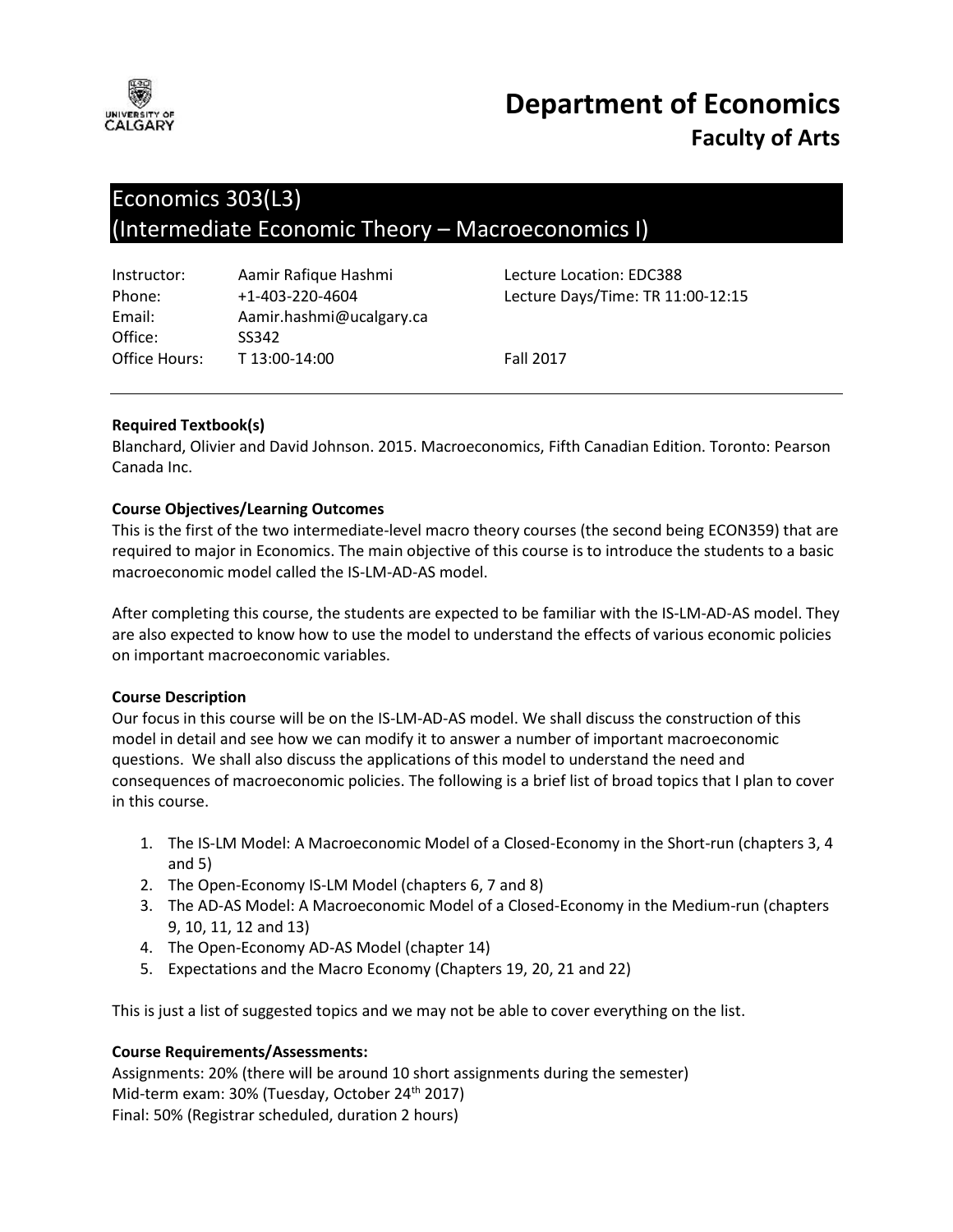#### **Tutorials:**

Students are expected to attend a weekly tutorial section. During the tutorial section the TA will discuss pre-assigned questions/material relevant to the course.

Non-programmable calculators **WILL** be allowed during the writing of tests or final examinations.

Tests and exams **WILL not** involve multiple choice questions.

**Desire2Learn:** This course will make use of the Desire2Learn (D2L) platform. Students who are registered in the course can log on at [http://d2l.ucalgary.ca](http://d2l.ucalgary.ca/) through their student centre. Please note that D2L features a class e-mail list that may be used to distribute course-related information. These e-mails go to your University of Calgary e-mail addresses only.

#### **Grade Determination and Final Examination Details**

Department of Economics Criteria for Letter Grades. Economics professors use the following criteria when assigning letter grades:

| Grade        | Grade<br>Point<br>Value | Description                                                                                            | Grade        | Grade<br>Point<br>Value | Description                                                                                                                                                 |
|--------------|-------------------------|--------------------------------------------------------------------------------------------------------|--------------|-------------------------|-------------------------------------------------------------------------------------------------------------------------------------------------------------|
| A+           | 4.00                    | Outstanding                                                                                            | $C+$         | 2.30                    |                                                                                                                                                             |
| A            | 4.00                    | Excellent-superior performance,<br>showing-comprehensive<br>understanding of subject matter            | C            | 2.00                    | Satisfactory - basic understanding of<br>the subject matter                                                                                                 |
| A-           | 3.70                    |                                                                                                        | $C-$         | 1.70                    | Receipt of a grade point average of<br>1.70 may not be sufficient for<br>promotion or graduation. (See<br>individual undergraduate faculty<br>regulations.) |
| B+           | 3.30                    |                                                                                                        | D+           | 1.00                    |                                                                                                                                                             |
| <sub>B</sub> | 3.00                    | Good - clearly above average<br>performance with knowledge of<br>subject matter generally<br>complete. | D            | 1.00                    | Minimal pass - marginal<br>performance; generally insufficient<br>preparation for subsequent courses<br>in the same subject.                                |
| $B -$        | 2.70                    |                                                                                                        | F            | $\mathbf 0$             | Fail - unsatisfactory performance or<br>failure to meet course requirements                                                                                 |
|              |                         |                                                                                                        | $\mathbf{I}$ | $\Omega$                | Incomplete - unsatisfactory (effective<br>January 2007)                                                                                                     |

#### **Grading Scale**

| A+   | $95 - 100$ | B  | $73 - 76$ | C- | $60 - 62$ |
|------|------------|----|-----------|----|-----------|
| А    | $85 - 94$  | B- | $70 - 72$ | D+ | $56 - 59$ |
| А-   | $80 - 84$  | C+ | $67 - 69$ |    | $50 - 55$ |
| $B+$ | $77 - 79$  |    | $63 - 66$ |    | $0 - 49$  |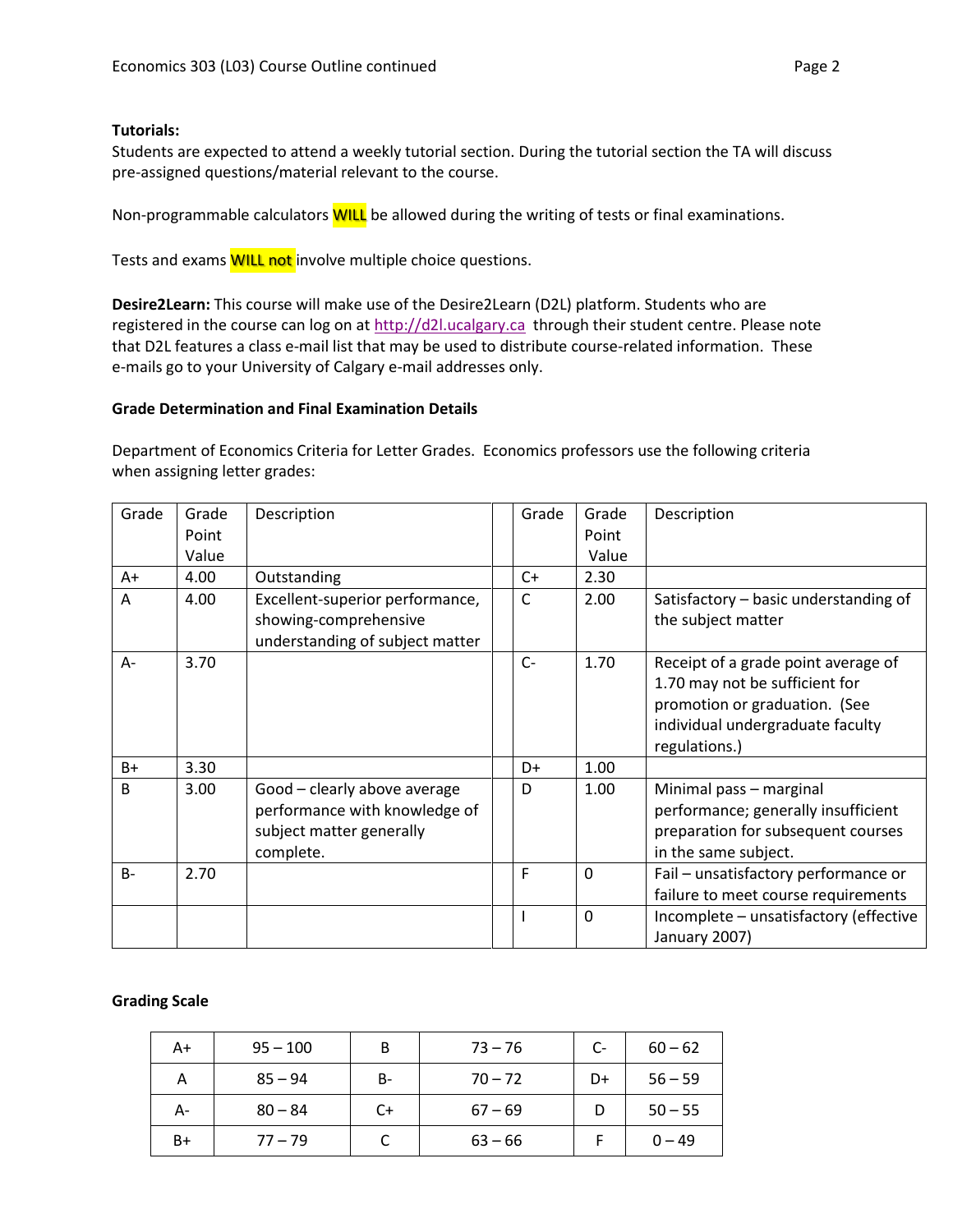A passing grade on any particular component of the course is not required for a student to pass the course as a whole.

#### **Reappraisal of Grades**

**For reappraisal of graded term work, see Calendar I.2 <http://www.ucalgary.ca/pubs/calendar/current/i-2.html>**

#### **For reappraisal of final grade, see Calendar I.3 <http://www.ucalgary.ca/pubs/calendar/current/i-3.html>**

A student who feels that a piece of graded term work (e.g., term paper, essay, test) has been unfairly graded, may have the work re-graded as follows. The student shall discuss the work with the instructor within 15 days of being notified about the mark or of the item's return to the class; no reappraisal of term work is permitted after the 15 days. If not satisfied, the student shall immediately take the matter to the Head of the department offering the course, who will arrange for a reassessment of the work within the next 15 days. The reappraisal of term work may cause the grade to be raised, lowered, or to remain the same. If the student is not satisfied with the decision and wishes to appeal, the student shall address a letter of appeal to the Dean of the faculty offering the course within 15 days of the unfavorable decision. In the letter, the student must clearly and fully state the decision being appealed, the grounds for appeal, and the remedies being sought, along with any special circumstances that warrant an appeal of the reappraisal. The student should include as much written documentation as possible.

#### **Plagiarism and Other Academic Misconduct**

Intellectual honesty is the cornerstone of the development and acquisition of knowledge and requires that the contribution of others be acknowledged. Consequently, plagiarism or cheating on any assignment is regarded as an extremely serious academic offense. Plagiarism involves submitting or presenting work in a course as if it were the student's own work done expressly for that particular course when, in fact, it is not. Students should examine sections of the University Calendar that present a Statement of Intellectual Honesty and definitions and penalties associated with Plagiarism/Cheating/Other Academic Misconduct, <http://www.ucalgary.ca/pubs/calendar/current/k-2.html>

#### **Academic Accommodation**

Students seeking an accommodation based on disability or medical concerns should contact Student Accessibility Services; SAS will process the request and issue letters of accommodation to instructors. For additional information on support services and accommodations for students with disabilities Visit [www.ucalgary.ca/access/.](http://www.ucalgary.ca/access/)

Students who require an accommodation in relation to their coursework based on a protected ground other than disability should communicate this need in writing to their Instructor. The full policy on Student Accommodations is available at [http://www.ucalgary.ca/policies/files/policies/student](http://www.ucalgary.ca/policies/files/policies/student-accommodation-policy.pdf)[accommodation-policy.pdf](http://www.ucalgary.ca/policies/files/policies/student-accommodation-policy.pdf)

#### **Absence from a Quiz/Test/Exam**

THERE WILL BE NO MAKEUP OR DEFERRED QUIZZES/TESTS/EXAMS under any circumstances, nor may the quizzes/tests/exams be written early. Students unable to write the quizzes/tests/exams because of documented illness, family emergency, religious observance, or university-sanctioned event will have